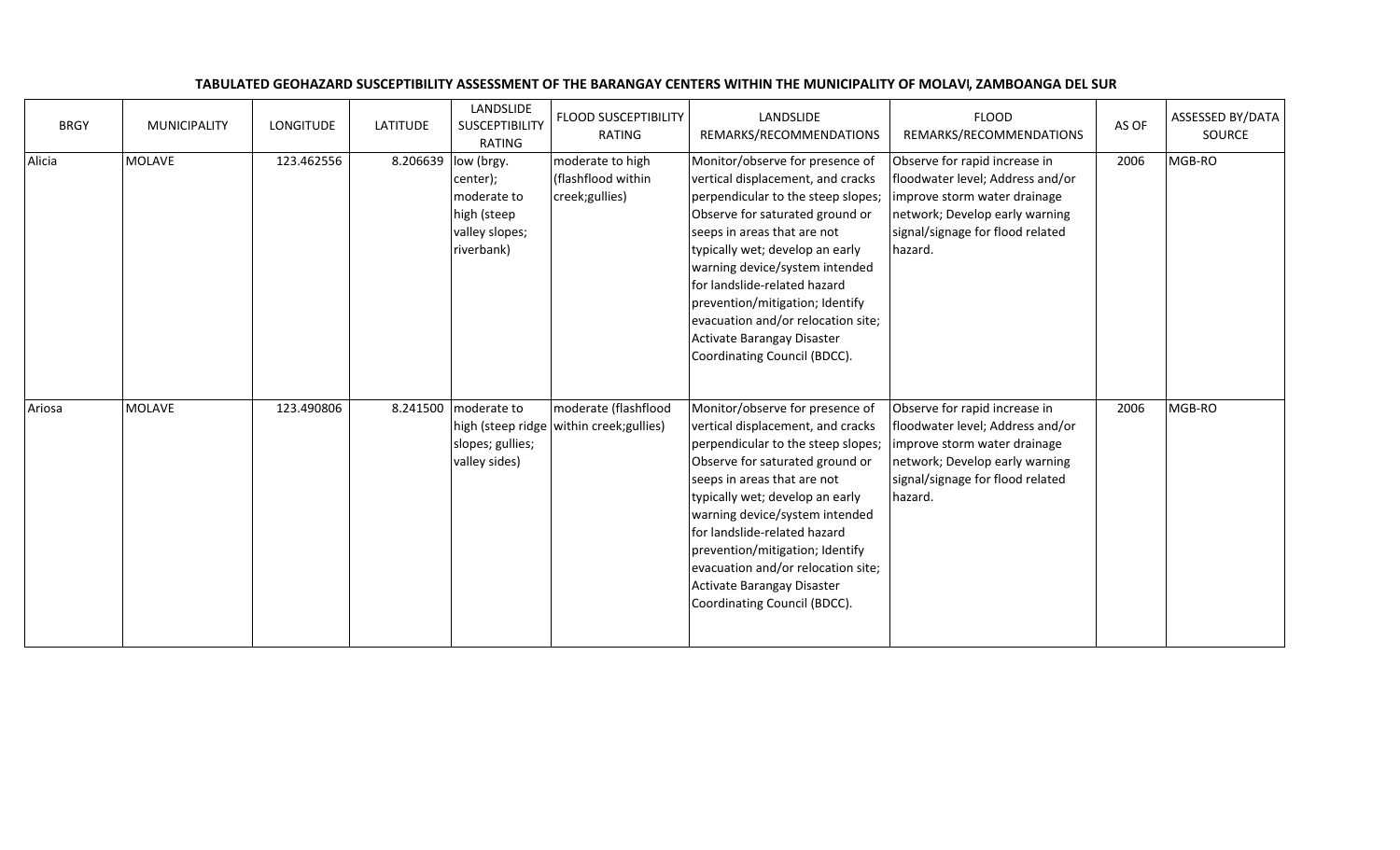| <b>Bagong Argao</b>            | <b>MOLAVE</b> | 123.506306 | 8.201167 | low (brgy.<br>center);<br>moderate to<br>high (steep<br>valley slopes;<br>riverbank) | moderate to high<br>(flashflood within<br>creek;gullies) | Monitor/observe for presence of<br>vertical displacement, and cracks<br>perpendicular to the steep slopes;<br>Observe for saturated ground or<br>seeps in areas that are not<br>typically wet; develop an early<br>warning device/system intended<br>for landslide-related hazard<br>prevention/mitigation; Identify<br>evacuation and/or relocation site;<br>Activate Barangay Disaster<br>Coordinating Council (BDCC). | Observe for rapid increase in<br>floodwater level; Address and/or<br>improve storm water drainage<br>network; Develop early warning<br>signal/signage for flood related<br>hazard. | 2006 | MGB-RO |
|--------------------------------|---------------|------------|----------|--------------------------------------------------------------------------------------|----------------------------------------------------------|--------------------------------------------------------------------------------------------------------------------------------------------------------------------------------------------------------------------------------------------------------------------------------------------------------------------------------------------------------------------------------------------------------------------------|------------------------------------------------------------------------------------------------------------------------------------------------------------------------------------|------|--------|
| <b>Bagong Gutlang   MOLAVE</b> |               | 123.462111 | 8.241167 | moderate to<br>high (steep ridge<br>slopes; gullies;<br>valley sides)                | moderate (flashflood<br>within creek; gullies)           | Monitor/observe for presence of<br>vertical displacement, and cracks<br>perpendicular to the steep slopes;<br>Observe for saturated ground or<br>seeps in areas that are not<br>typically wet; develop an early<br>warning device/system intended<br>for landslide-related hazard<br>prevention/mitigation; Identify<br>evacuation and/or relocation site;<br>Activate Barangay Disaster<br>Coordinating Council (BDCC). | Observe for rapid increase in<br>floodwater level; Address and/or<br>improve storm water drainage<br>network; Develop early warning<br>signal/signage for flood related<br>hazard. | 2006 | MGB-RO |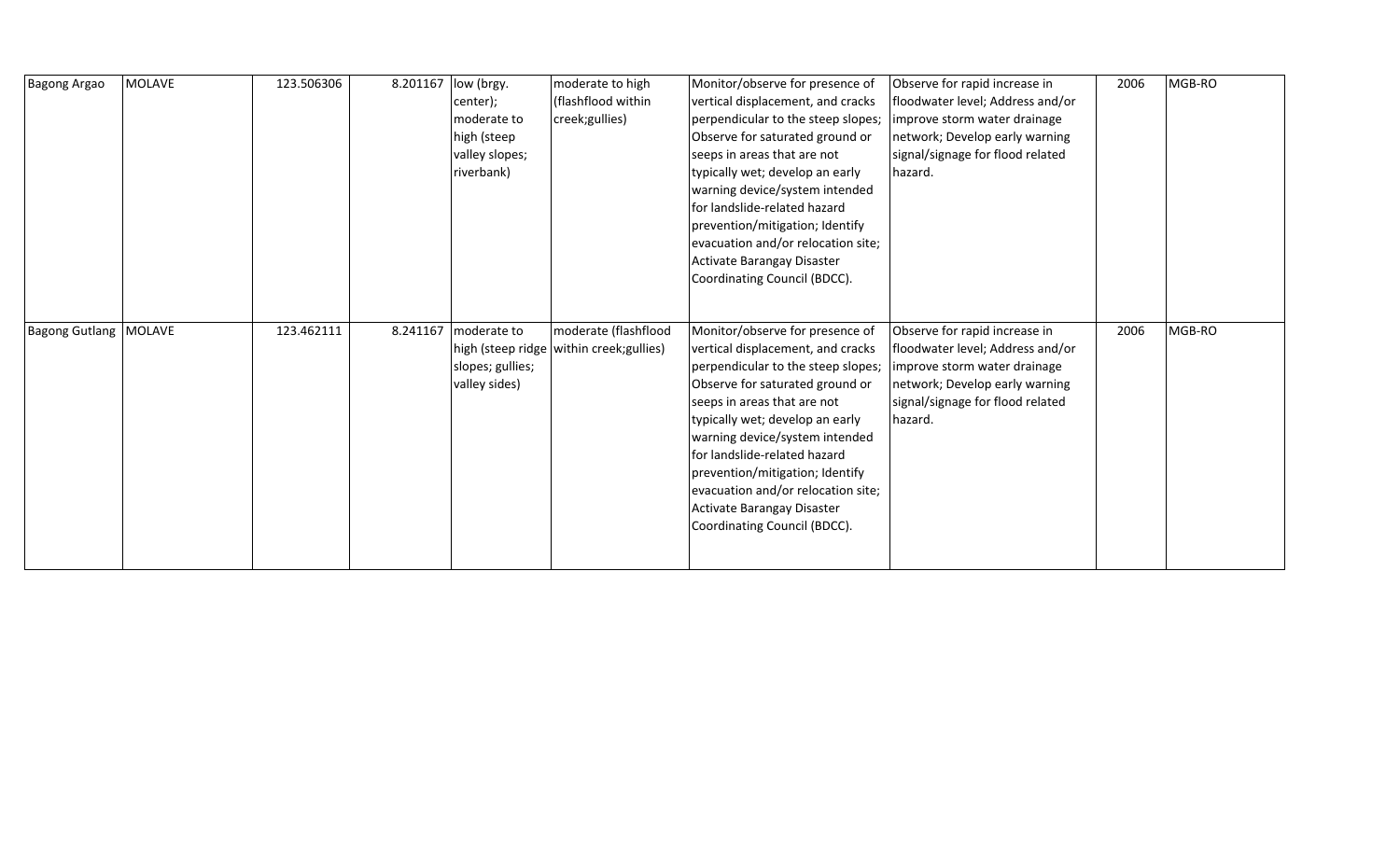| Blancia                 | <b>MOLAVE</b> | 123.493361 | 8.085611 none |                 | high                   | Address riverbank scouring;           | Address and/or improve storm          | 2006 | MGB-RO |
|-------------------------|---------------|------------|---------------|-----------------|------------------------|---------------------------------------|---------------------------------------|------|--------|
|                         |               |            |               | (floodplain);   |                        | Activate Barangay Disaster            | water drainage network; Observe       |      |        |
|                         |               |            |               | high (riverbank |                        | Coordinating Council (BDCC);          | for rapid increase/decrease in        |      |        |
|                         |               |            |               | erosion)        |                        |                                       | creek/river water levels, possibly    |      |        |
|                         |               |            |               |                 |                        |                                       | accompanied by increased turbidity    |      |        |
|                         |               |            |               |                 |                        |                                       | (soil content); develop an early      |      |        |
|                         |               |            |               |                 |                        |                                       | warning device/system intended for    |      |        |
|                         |               |            |               |                 |                        |                                       | flashflood/sheetflood related         |      |        |
|                         |               |            |               |                 |                        |                                       | hazard prevention; Limit/avoid        |      |        |
|                         |               |            |               |                 |                        |                                       | construction of residential dwellings |      |        |
|                         |               |            |               |                 |                        |                                       | within the low lying floodplain zone  |      |        |
|                         |               |            |               |                 |                        |                                       | near Salug Diut River; identify       |      |        |
|                         |               |            |               |                 |                        |                                       | relocation/evacuation site; Increase  |      |        |
|                         |               |            |               |                 |                        |                                       | infrastructure ground level to more   |      |        |
|                         |               |            |               |                 |                        |                                       | the one (1) meter from the original   |      |        |
|                         |               |            |               |                 |                        |                                       | ground to reduce if not mitigate the  |      |        |
|                         |               |            |               |                 |                        |                                       | effect of flooding hazard; Activate   |      |        |
|                         |               |            |               |                 |                        |                                       | <b>Barangay Disaster Coordinating</b> |      |        |
|                         |               |            |               |                 |                        |                                       | Council (BDCC).                       |      |        |
|                         |               |            |               |                 |                        |                                       |                                       |      |        |
|                         |               |            |               |                 |                        |                                       |                                       |      |        |
|                         |               |            |               |                 |                        |                                       |                                       |      |        |
|                         |               |            |               |                 |                        |                                       |                                       |      |        |
|                         |               |            |               |                 |                        |                                       |                                       |      |        |
| Bogo Capalaran   MOLAVE |               | 123.487472 | 8.105528 low  |                 | moderate (flashflood   | Observe for presence of mass          | Observe for rapid increase in         | 2006 | MGB-RO |
|                         |               |            |               |                 | within creek; gullies) | movement (soil creep); Activate       | floodwater level; Address and/or      |      |        |
|                         |               |            |               |                 |                        | Barangay Disaster Coordinating        | improve storm water drainage          |      |        |
|                         |               |            |               |                 |                        | Council (BDCC);                       | network.                              |      |        |
| Dalaon                  | <b>MOLAVE</b> | 123.507917 | 8.103639 low  |                 | moderate to high       | Observe for presence of mass          | Observe for rapid                     | 2006 | MGB-RO |
|                         |               |            |               |                 | (flashflood within     | movement (soil creep); Activate       | increase/decrease in floodwater       |      |        |
|                         |               |            |               |                 | creek;gullies)         | <b>Barangay Disaster Coordinating</b> | level possible accompanied by         |      |        |
|                         |               |            |               |                 |                        | Council (BDCC);                       | increase turbidity (soil content);    |      |        |
|                         |               |            |               |                 |                        |                                       | Address and/or improve storm          |      |        |
|                         |               |            |               |                 |                        |                                       | water drainage network; Develop       |      |        |
|                         |               |            |               |                 |                        |                                       | early warning signage/signal for      |      |        |
|                         |               |            |               |                 |                        |                                       | flashflood-releted hazard             |      |        |
|                         |               |            |               |                 |                        |                                       | prevention/mitigation.                |      |        |
|                         |               |            |               |                 |                        |                                       |                                       |      |        |
|                         |               |            |               |                 |                        |                                       |                                       |      |        |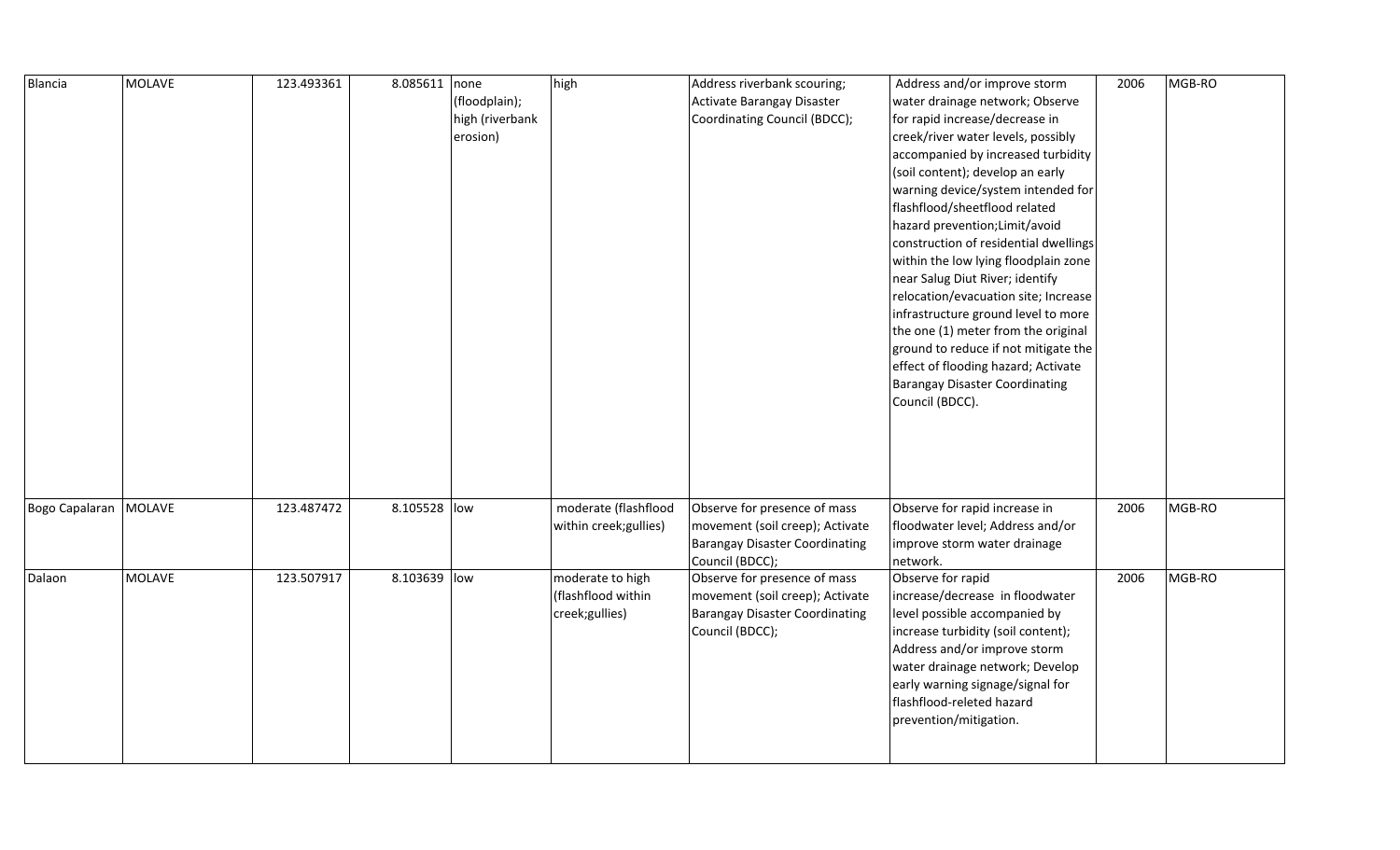| Dipolo   | <b>MOLAVE</b> | 123.486722 | 8.066500 none | (floodplain);<br>high (riverbank<br>erosion) | high                                                             | Address riverbank scouring;<br>Activate Barangay Disaster<br>Coordinating Council (BDCC);                                                                                                        | Address and/or improve storm<br>water drainage network; Observe<br>for rapid increase/decrease in<br>creek/river water levels, possibly<br>accompanied by increased turbidity<br>(soil content); develop an early                                                                                                                                                                                                                                                                      | 2006 | MGB-RO |
|----------|---------------|------------|---------------|----------------------------------------------|------------------------------------------------------------------|--------------------------------------------------------------------------------------------------------------------------------------------------------------------------------------------------|----------------------------------------------------------------------------------------------------------------------------------------------------------------------------------------------------------------------------------------------------------------------------------------------------------------------------------------------------------------------------------------------------------------------------------------------------------------------------------------|------|--------|
|          |               |            |               |                                              |                                                                  |                                                                                                                                                                                                  | warning device/system intended for<br>flashflood/sheetflood related<br>hazard prevention; Limit/avoid<br>construction of residential dwellings<br>within the low lying floodplain zone<br>near Dipolo River; identify<br>relocation/evacuation site; Increase<br>infrastructure ground level to more<br>the one (1) meter from the original<br>ground to reduce if not mitigate the<br>effect of flooding hazard; Activate<br><b>Barangay Disaster Coordinating</b><br>Council (BDCC). |      |        |
| Dontulan | <b>MOLAVE</b> | 123.508444 | 8.150000      |                                              | low to moderate   moderate (flashflood<br>within creek; gullies) | Observe for and/or monitor for<br>presence/progress of mass<br>movement (soil creep; tension<br>cracks) along gully/valley sides);<br>Activate Barangay Disaster<br>Coordinating Council (BDCC); | Observe for rapid increase in<br>floodwater level; Address and/or<br>improve storm water drainage<br>network.                                                                                                                                                                                                                                                                                                                                                                          | 2006 | MGB-RO |
| Gonosan  | <b>MOLAVE</b> | 123.505611 | 8.169639      |                                              | low to moderate   moderate (flashflood<br>within creek; gullies) | Observe for and/or monitor for<br>presence/progress of mass<br>movement (soil creep; tension<br>cracks) along gully/valley sides);<br>Activate Barangay Disaster<br>Coordinating Council (BDCC); | Observe for rapid increase in<br>floodwater level; Address and/or<br>improve storm water drainage<br>network.                                                                                                                                                                                                                                                                                                                                                                          | 2006 | MGB-RO |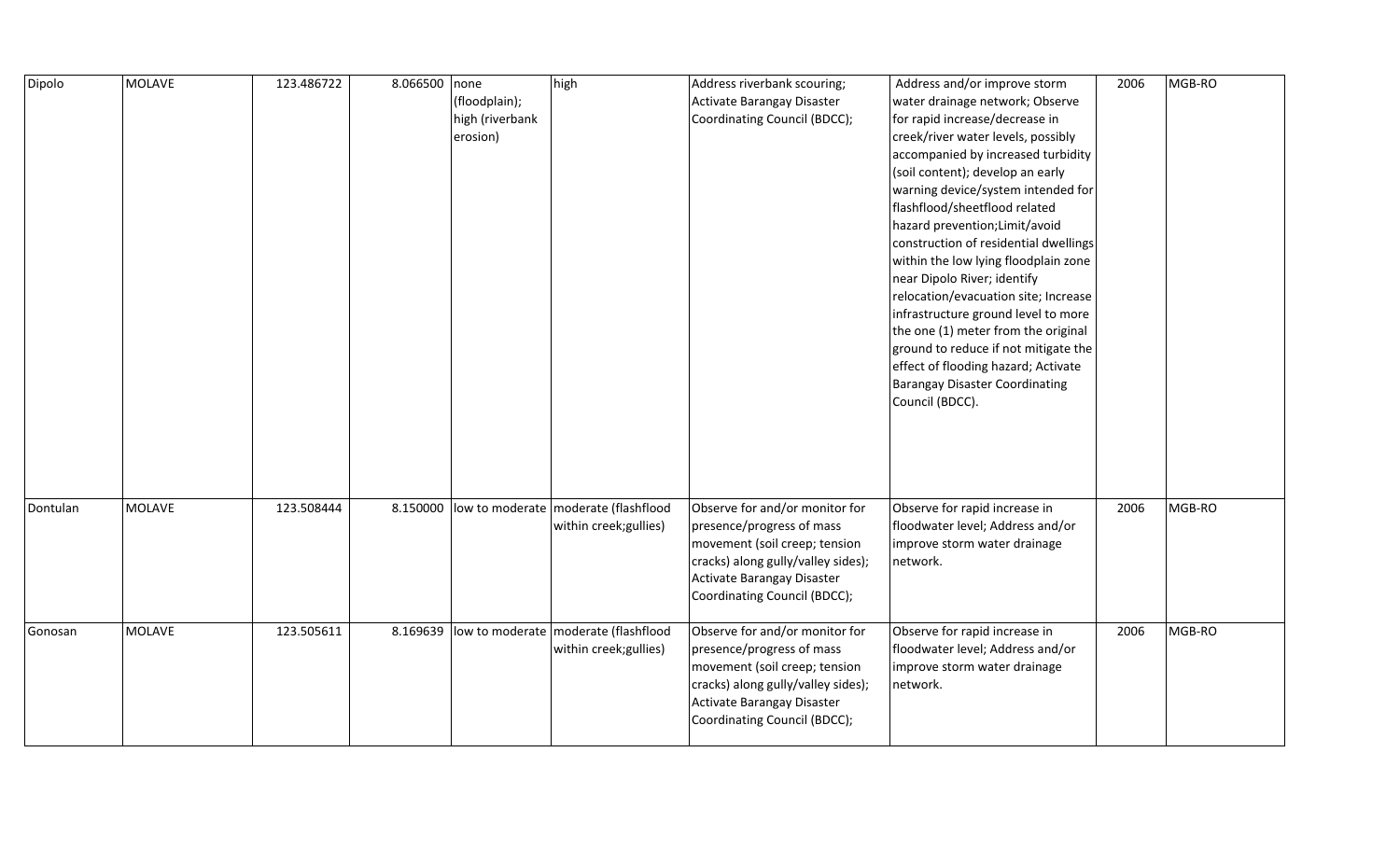| Culo          | <b>MOLAVE</b> | 123.472444 | 8.100306 none |                 | high               | Address riverbank scouring;        | Address and/or improve storm          | 2006 | MGB-RO |
|---------------|---------------|------------|---------------|-----------------|--------------------|------------------------------------|---------------------------------------|------|--------|
|               |               |            |               | (floodplain);   |                    | Activate Barangay Disaster         | water drainage network; Observe       |      |        |
|               |               |            |               | high (riverbank |                    | Coordinating Council (BDCC);       | for rapid increase/decrease in        |      |        |
|               |               |            |               | erosion)        |                    |                                    | creek/river water levels, possibly    |      |        |
|               |               |            |               |                 |                    |                                    | accompanied by increased turbidity    |      |        |
|               |               |            |               |                 |                    |                                    | (soil content); develop an early      |      |        |
|               |               |            |               |                 |                    |                                    | warning device/system intended for    |      |        |
|               |               |            |               |                 |                    |                                    | flashflood/sheetflood related         |      |        |
|               |               |            |               |                 |                    |                                    | hazard prevention; Limit/avoid        |      |        |
|               |               |            |               |                 |                    |                                    | construction of residential dwellings |      |        |
|               |               |            |               |                 |                    |                                    | within the low lying floodplain zone  |      |        |
|               |               |            |               |                 |                    |                                    | near Parasan River and its            |      |        |
|               |               |            |               |                 |                    |                                    | distributaries; identify              |      |        |
|               |               |            |               |                 |                    |                                    | relocation/evacuation site; Increase  |      |        |
|               |               |            |               |                 |                    |                                    | infrastructure ground level to more   |      |        |
|               |               |            |               |                 |                    |                                    | the one (1) meter from the original   |      |        |
|               |               |            |               |                 |                    |                                    | ground to reduce if not mitigate the  |      |        |
|               |               |            |               |                 |                    |                                    | effect of flooding hazard; Activate   |      |        |
|               |               |            |               |                 |                    |                                    | <b>Barangay Disaster Coordinating</b> |      |        |
|               |               |            |               |                 |                    |                                    | Council (BDCC).                       |      |        |
|               |               |            |               |                 |                    |                                    |                                       |      |        |
|               |               |            |               |                 |                    |                                    |                                       |      |        |
|               |               |            |               |                 |                    |                                    |                                       |      |        |
|               |               |            |               |                 |                    |                                    |                                       |      |        |
|               |               |            |               |                 |                    |                                    |                                       |      |        |
| Lower Dimorok | MOLAVE        | 123.470806 | 8.191889      | low (brgy.      | moderate to high   | Monitor/observe for presence of    | Observe for rapid increase in         | 2006 | MGB-RO |
|               |               |            |               | center);        | (flashflood within | vertical displacement, and cracks  | floodwater level; Address and/or      |      |        |
|               |               |            |               | moderate to     | creek;gullies)     | perpendicular to the steep slopes; | improve storm water drainage          |      |        |
|               |               |            |               | high (steep     |                    | Observe for saturated ground or    | network; Develop early warning        |      |        |
|               |               |            |               | valley slopes;  |                    | seeps in areas that are not        | signal/signage for flood related      |      |        |
|               |               |            |               | riverbank)      |                    | typically wet; develop an early    | hazard.                               |      |        |
|               |               |            |               |                 |                    | warning device/system intended     |                                       |      |        |
|               |               |            |               |                 |                    | for landslide-related hazard       |                                       |      |        |
|               |               |            |               |                 |                    | prevention/mitigation; Identify    |                                       |      |        |
|               |               |            |               |                 |                    | evacuation and/or relocation site; |                                       |      |        |
|               |               |            |               |                 |                    | Activate Barangay Disaster         |                                       |      |        |
|               |               |            |               |                 |                    | Coordinating Council (BDCC).       |                                       |      |        |
|               |               |            |               |                 |                    |                                    |                                       |      |        |
|               |               |            |               |                 |                    |                                    |                                       |      |        |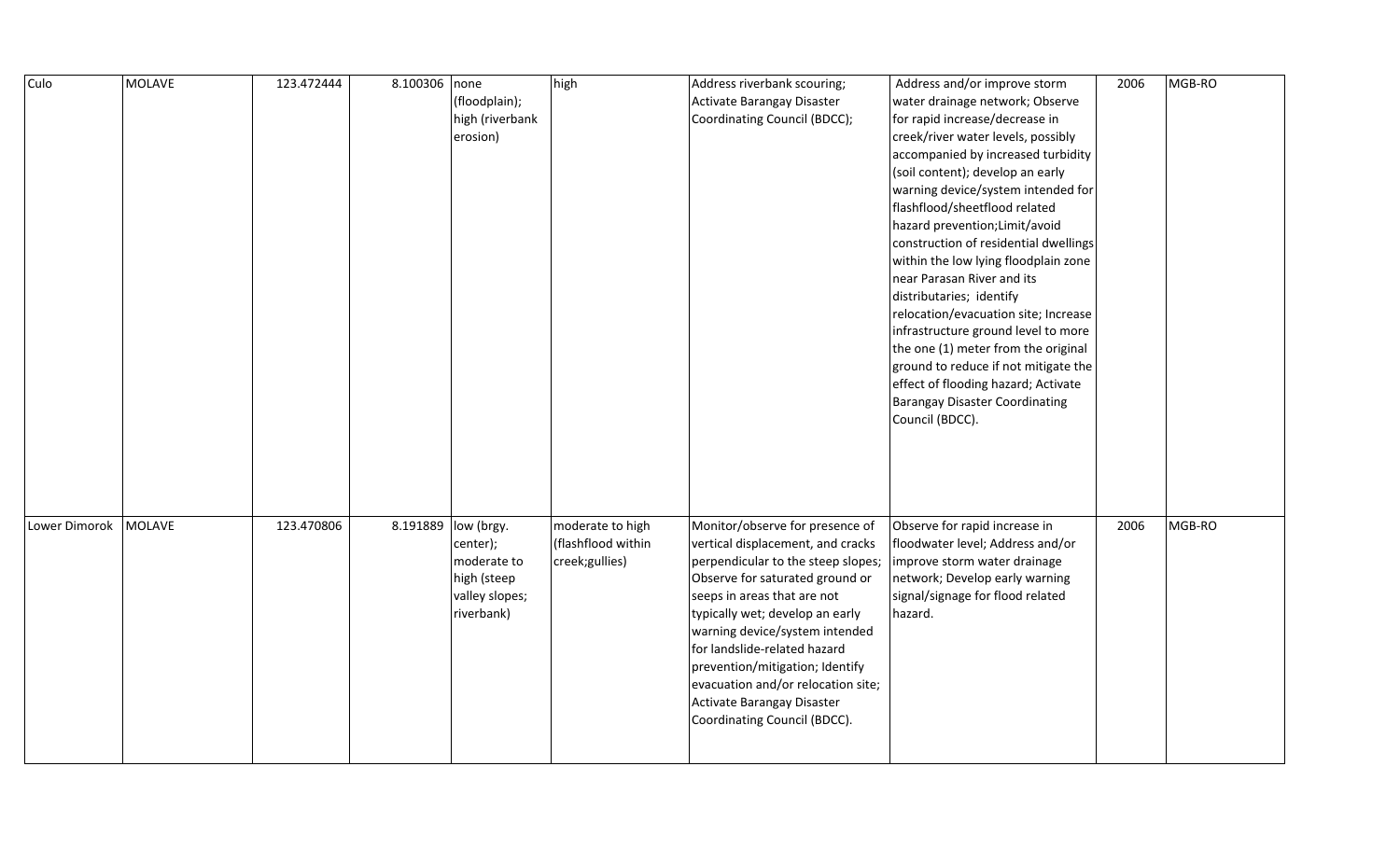| Lower<br>Dimalinao | <b>MOLAVE</b> | 123.498667 |               | 8.119472 low to moderate   moderate (flashflood<br>within creek; gullies) | Observe for and/or monitor for<br>presence/progress of mass<br>movement (soil creep; tension<br>cracks) along gully/valley sides);<br>Activate Barangay Disaster<br>Coordinating Council (BDCC); | Observe for rapid increase in<br>floodwater level; Address and/or<br>improve storm water drainage<br>network.                                                                                                                                                                             | 2006 | MGB-RO |
|--------------------|---------------|------------|---------------|---------------------------------------------------------------------------|--------------------------------------------------------------------------------------------------------------------------------------------------------------------------------------------------|-------------------------------------------------------------------------------------------------------------------------------------------------------------------------------------------------------------------------------------------------------------------------------------------|------|--------|
| Mabuhay            | MOLAVE        | 123.475861 | 8.108444 llow | moderate to high<br>(flashflood within<br>creek; gullies)                 | Observe for presence of mass<br>movement (soil creep); Activate<br><b>Barangay Disaster Coordinating</b><br>Council (BDCC);                                                                      | Observe for rapid<br>increase/decrease in floodwater<br>level possible accompanied by<br>increase turbidity (soil content);<br>Address and/or improve storm<br>water drainage network; Develop<br>early warning signage/signal for<br>flashflood-releted hazard<br>prevention/mitigation. | 2006 | MGB-RO |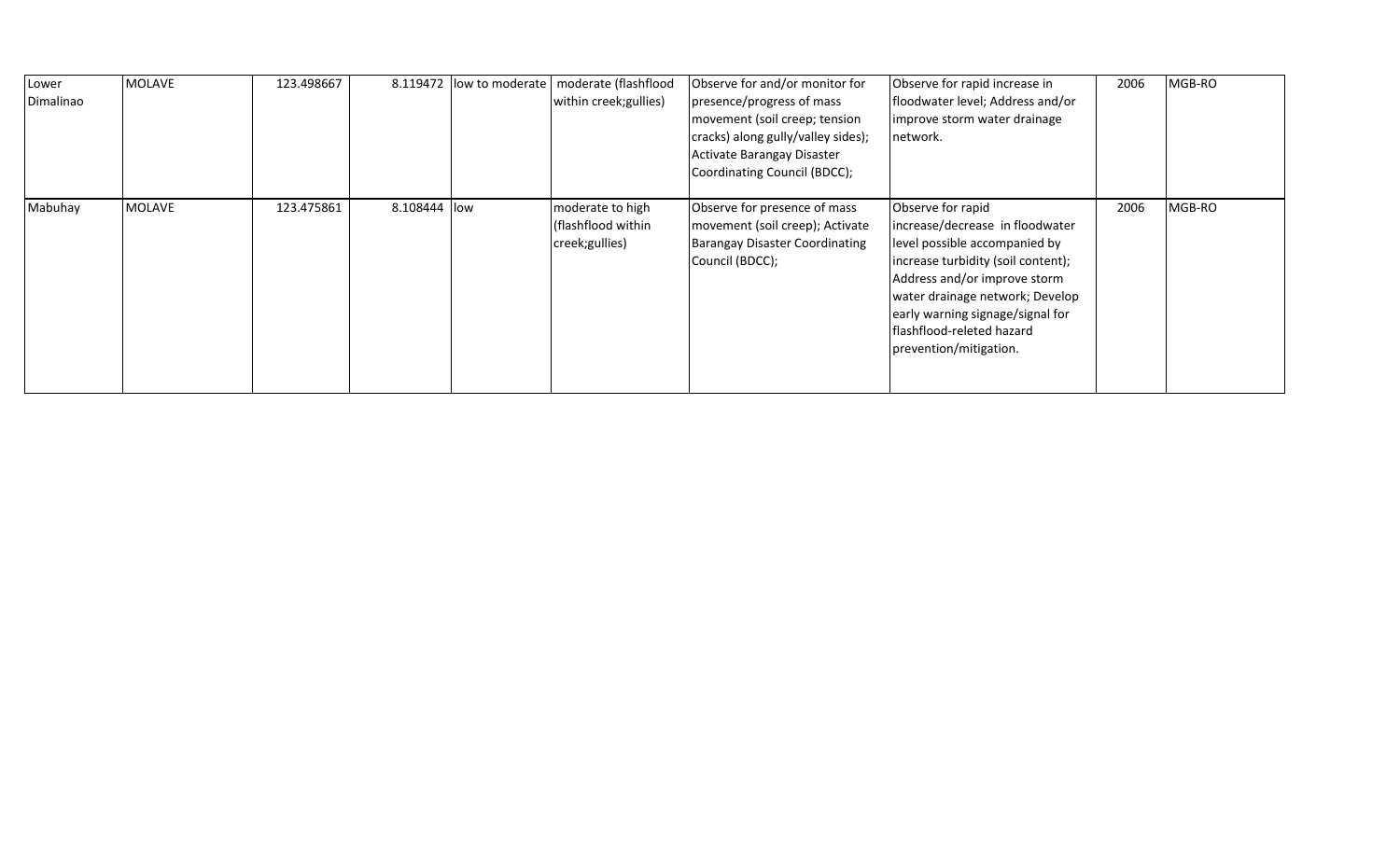| Madasigon | <b>MOLAVE</b> | 123.484139 | 8.095528 none |                 | high | Address riverbank scouring;  | Address and/or improve storm          | 2006 | MGB-RO |
|-----------|---------------|------------|---------------|-----------------|------|------------------------------|---------------------------------------|------|--------|
| (Pob.)    |               |            |               | (floodplain);   |      | Activate Barangay Disaster   | water drainage network; Observe       |      |        |
|           |               |            |               | high (riverbank |      | Coordinating Council (BDCC); | for rapid increase/decrease in        |      |        |
|           |               |            |               | erosion)        |      |                              | creek/river water levels, possibly    |      |        |
|           |               |            |               |                 |      |                              | accompanied by increased turbidity    |      |        |
|           |               |            |               |                 |      |                              | (soil content); develop an early      |      |        |
|           |               |            |               |                 |      |                              | warning device/system intended for    |      |        |
|           |               |            |               |                 |      |                              | flashflood/sheetflood related         |      |        |
|           |               |            |               |                 |      |                              | hazard prevention; Limit/avoid        |      |        |
|           |               |            |               |                 |      |                              | construction of residential dwellings |      |        |
|           |               |            |               |                 |      |                              | within the low lying floodplain zone  |      |        |
|           |               |            |               |                 |      |                              | near Salu Diut River; identify        |      |        |
|           |               |            |               |                 |      |                              | relocation/evacuation site; Increase  |      |        |
|           |               |            |               |                 |      |                              | infrastructure ground level to more   |      |        |
|           |               |            |               |                 |      |                              | the one (1) meter from the original   |      |        |
|           |               |            |               |                 |      |                              | ground to reduce if not mitigate the  |      |        |
|           |               |            |               |                 |      |                              | effect of flooding hazard; Activate   |      |        |
|           |               |            |               |                 |      |                              | <b>Barangay Disaster Coordinating</b> |      |        |
|           |               |            |               |                 |      |                              | Council (BDCC).                       |      |        |
|           |               |            |               |                 |      |                              |                                       |      |        |
|           |               |            |               |                 |      |                              |                                       |      |        |
|           |               |            |               |                 |      |                              |                                       |      |        |
|           |               |            |               |                 |      |                              |                                       |      |        |
|           |               |            |               |                 |      |                              |                                       |      |        |
|           |               |            |               |                 |      |                              |                                       |      |        |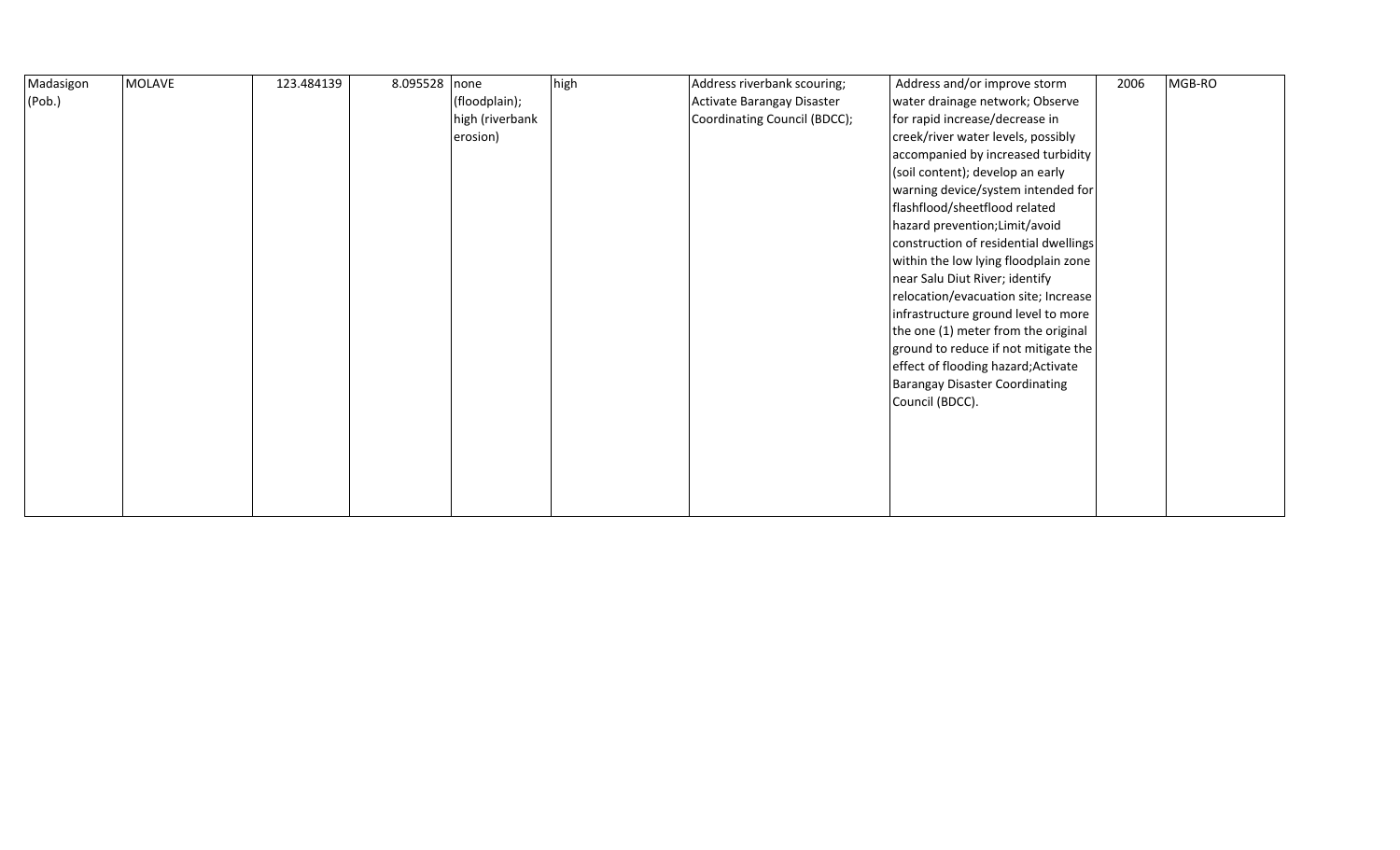| Makuguihon | <b>MOLAVE</b> | 123.481139 | 8.093861 | none            | high | Address riverbank scouring;  | Address and/or improve storm          | 2006 | MGB-RO |
|------------|---------------|------------|----------|-----------------|------|------------------------------|---------------------------------------|------|--------|
| (Pob.)     |               |            |          | (floodplain);   |      | Activate Barangay Disaster   | water drainage network; Observe       |      |        |
|            |               |            |          | high (riverbank |      | Coordinating Council (BDCC); | for rapid increase/decrease in        |      |        |
|            |               |            |          | erosion)        |      |                              | creek/river water levels, possibly    |      |        |
|            |               |            |          |                 |      |                              | accompanied by increased turbidity    |      |        |
|            |               |            |          |                 |      |                              | (soil content); develop an early      |      |        |
|            |               |            |          |                 |      |                              | warning device/system intended for    |      |        |
|            |               |            |          |                 |      |                              | flashflood/sheetflood related         |      |        |
|            |               |            |          |                 |      |                              | hazard prevention; identify           |      |        |
|            |               |            |          |                 |      |                              | relocation/evacuation site; Increase  |      |        |
|            |               |            |          |                 |      |                              | infrastructure ground level to more   |      |        |
|            |               |            |          |                 |      |                              | the one (1) meter from the original   |      |        |
|            |               |            |          |                 |      |                              | ground to reduce if not mitigate the  |      |        |
|            |               |            |          |                 |      |                              | effect of flooding hazard; Activate   |      |        |
|            |               |            |          |                 |      |                              | <b>Barangay Disaster Coordinating</b> |      |        |
|            |               |            |          |                 |      |                              | Council (BDCC).                       |      |        |
|            |               |            |          |                 |      |                              |                                       |      |        |
|            |               |            |          |                 |      |                              |                                       |      |        |
|            |               |            |          |                 |      |                              |                                       |      |        |
|            |               |            |          |                 |      |                              |                                       |      |        |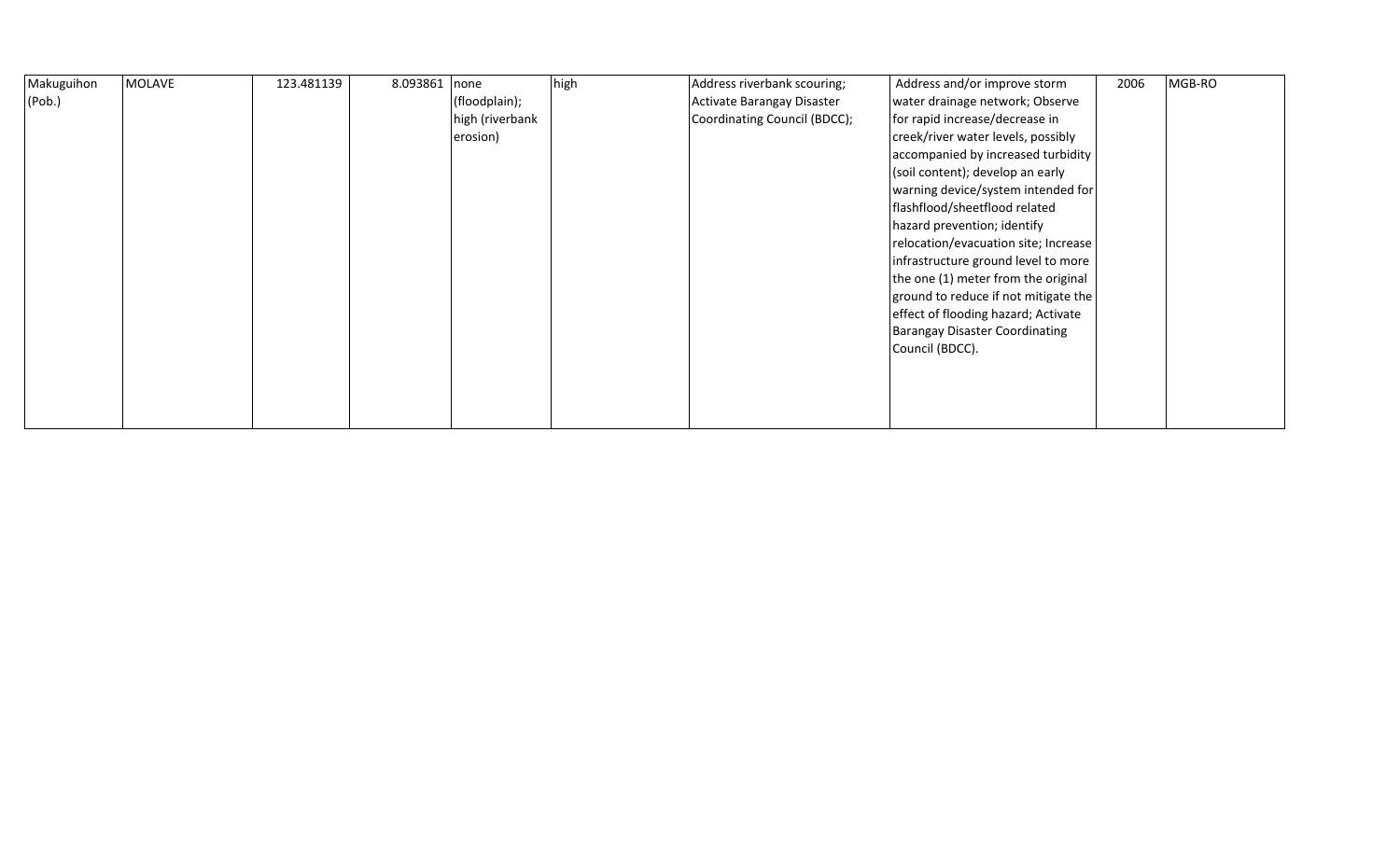| Maloloy-on | MOLAVE | 123.483611 | 8.098861 | none            | high | Address riverbank scouring;  | Address and/or improve storm          | 2006 | MGB-RO |
|------------|--------|------------|----------|-----------------|------|------------------------------|---------------------------------------|------|--------|
| (Pob.)     |        |            |          | (floodplain);   |      | Activate Barangay Disaster   | water drainage network; Observe       |      |        |
|            |        |            |          | high (riverbank |      | Coordinating Council (BDCC); | for rapid increase/decrease in        |      |        |
|            |        |            |          | erosion)        |      |                              | creek/river water levels, possibly    |      |        |
|            |        |            |          |                 |      |                              | accompanied by increased turbidity    |      |        |
|            |        |            |          |                 |      |                              | (soil content); develop an early      |      |        |
|            |        |            |          |                 |      |                              | warning device/system intended for    |      |        |
|            |        |            |          |                 |      |                              | flashflood/sheetflood related         |      |        |
|            |        |            |          |                 |      |                              | hazard prevention; Limit/avoid        |      |        |
|            |        |            |          |                 |      |                              | construction of residential dwellings |      |        |
|            |        |            |          |                 |      |                              | within the low lying floodplain zone  |      |        |
|            |        |            |          |                 |      |                              | near Salug Diut River; identify       |      |        |
|            |        |            |          |                 |      |                              | relocation/evacuation site; Increase  |      |        |
|            |        |            |          |                 |      |                              | infrastruction ground level to more   |      |        |
|            |        |            |          |                 |      |                              | the one (1) meter from the original   |      |        |
|            |        |            |          |                 |      |                              | ground to reduce if not mitigate the  |      |        |
|            |        |            |          |                 |      |                              | effect of flooding hazard; Activate   |      |        |
|            |        |            |          |                 |      |                              | <b>Barangay Disaster Coordinating</b> |      |        |
|            |        |            |          |                 |      |                              | Council (BDCC).                       |      |        |
|            |        |            |          |                 |      |                              |                                       |      |        |
|            |        |            |          |                 |      |                              |                                       |      |        |
|            |        |            |          |                 |      |                              |                                       |      |        |
|            |        |            |          |                 |      |                              |                                       |      |        |
|            |        |            |          |                 |      |                              |                                       |      |        |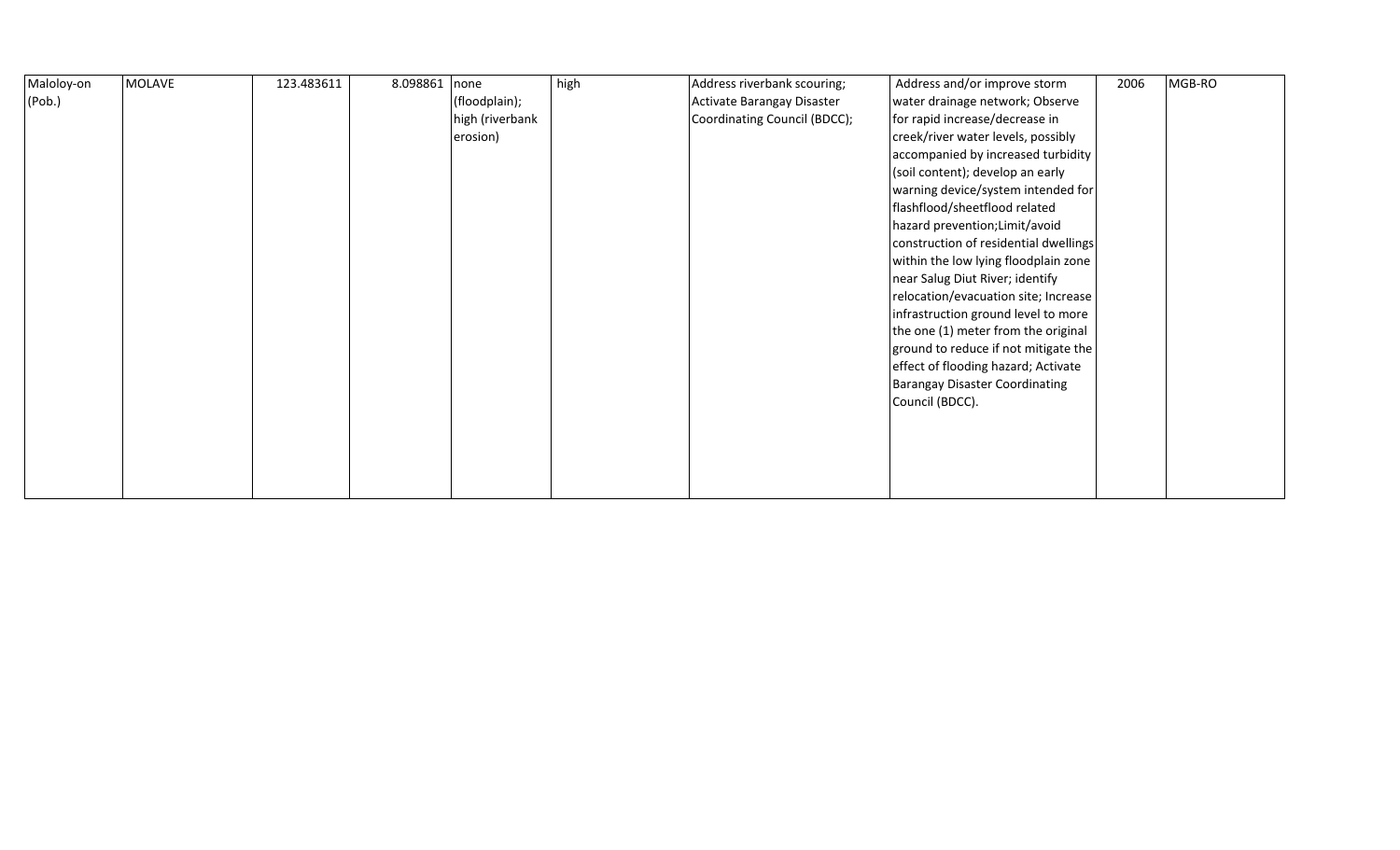| Miligan | <b>MOLAVE</b> | 123.457000 | 8.079306 none |                 | high                    | Address riverbank scouring;                                                      | Address and/or improve storm          | 2006 | MGB-RO |
|---------|---------------|------------|---------------|-----------------|-------------------------|----------------------------------------------------------------------------------|---------------------------------------|------|--------|
|         |               |            |               | (floodplain);   |                         | Activate Barangay Disaster                                                       | water drainage network; Observe       |      |        |
|         |               |            |               | high (riverbank |                         | Coordinating Council (BDCC);                                                     | for rapid increase/decrease in        |      |        |
|         |               |            |               | erosion)        |                         |                                                                                  | creek/river water levels, possibly    |      |        |
|         |               |            |               |                 |                         |                                                                                  | accompanied by increased turbidity    |      |        |
|         |               |            |               |                 |                         |                                                                                  | (soil content); develop an early      |      |        |
|         |               |            |               |                 |                         |                                                                                  | warning device/system intended for    |      |        |
|         |               |            |               |                 |                         |                                                                                  | flashflood/sheetflood related         |      |        |
|         |               |            |               |                 |                         |                                                                                  | hazard prevention; Limit/avoid        |      |        |
|         |               |            |               |                 |                         |                                                                                  | construction of residential dwellings |      |        |
|         |               |            |               |                 |                         |                                                                                  | within the low lying floodplain zone  |      |        |
|         |               |            |               |                 |                         |                                                                                  | near Dipolo River; identify           |      |        |
|         |               |            |               |                 |                         |                                                                                  | relocation/evacuation site; Increase  |      |        |
|         |               |            |               |                 |                         |                                                                                  | infrastruction ground level to more   |      |        |
|         |               |            |               |                 |                         |                                                                                  | the one (1) meter from the original   |      |        |
|         |               |            |               |                 |                         |                                                                                  | ground to reduce if not mitigate the  |      |        |
|         |               |            |               |                 |                         |                                                                                  | effect of flooding hazard; Activate   |      |        |
|         |               |            |               |                 |                         |                                                                                  | Barangay Disaster Coordinating        |      |        |
|         |               |            |               |                 |                         |                                                                                  | Council (BDCC).                       |      |        |
|         |               |            |               |                 |                         |                                                                                  |                                       |      |        |
|         |               |            |               |                 |                         |                                                                                  |                                       |      |        |
|         |               |            |               |                 |                         |                                                                                  |                                       |      |        |
|         |               |            |               |                 |                         |                                                                                  |                                       |      |        |
|         |               |            |               |                 |                         |                                                                                  |                                       |      |        |
| Parasan | <b>MOLAVE</b> | 123.484667 |               |                 |                         | 8.126417  low to moderate  seasonally moderate to Observe for and/or monitor for | Observe for rapid                     | 2006 | MGB-RO |
|         |               |            |               |                 | high (flashflood within | presence/progress of mass                                                        | increase/decrease in floodwater       |      |        |
|         |               |            |               |                 | creek;gullies)          | movement (soil creep; tension                                                    | level possible accompanied by         |      |        |
|         |               |            |               |                 |                         | cracks) along gully/valley sides);                                               | increase turbidity (soil content);    |      |        |
|         |               |            |               |                 |                         | Activate Barangay Disaster                                                       | Address and/or improve storm          |      |        |
|         |               |            |               |                 |                         | Coordinating Council (BDCC);                                                     | water drainage network; Develop       |      |        |
|         |               |            |               |                 |                         |                                                                                  | early warning signage/signal for      |      |        |
|         |               |            |               |                 |                         |                                                                                  | flashflood-releted hazard             |      |        |
|         |               |            |               |                 |                         |                                                                                  | prevention/mitigation.                |      |        |
|         |               |            |               |                 |                         |                                                                                  |                                       |      |        |
|         |               |            |               |                 |                         |                                                                                  |                                       |      |        |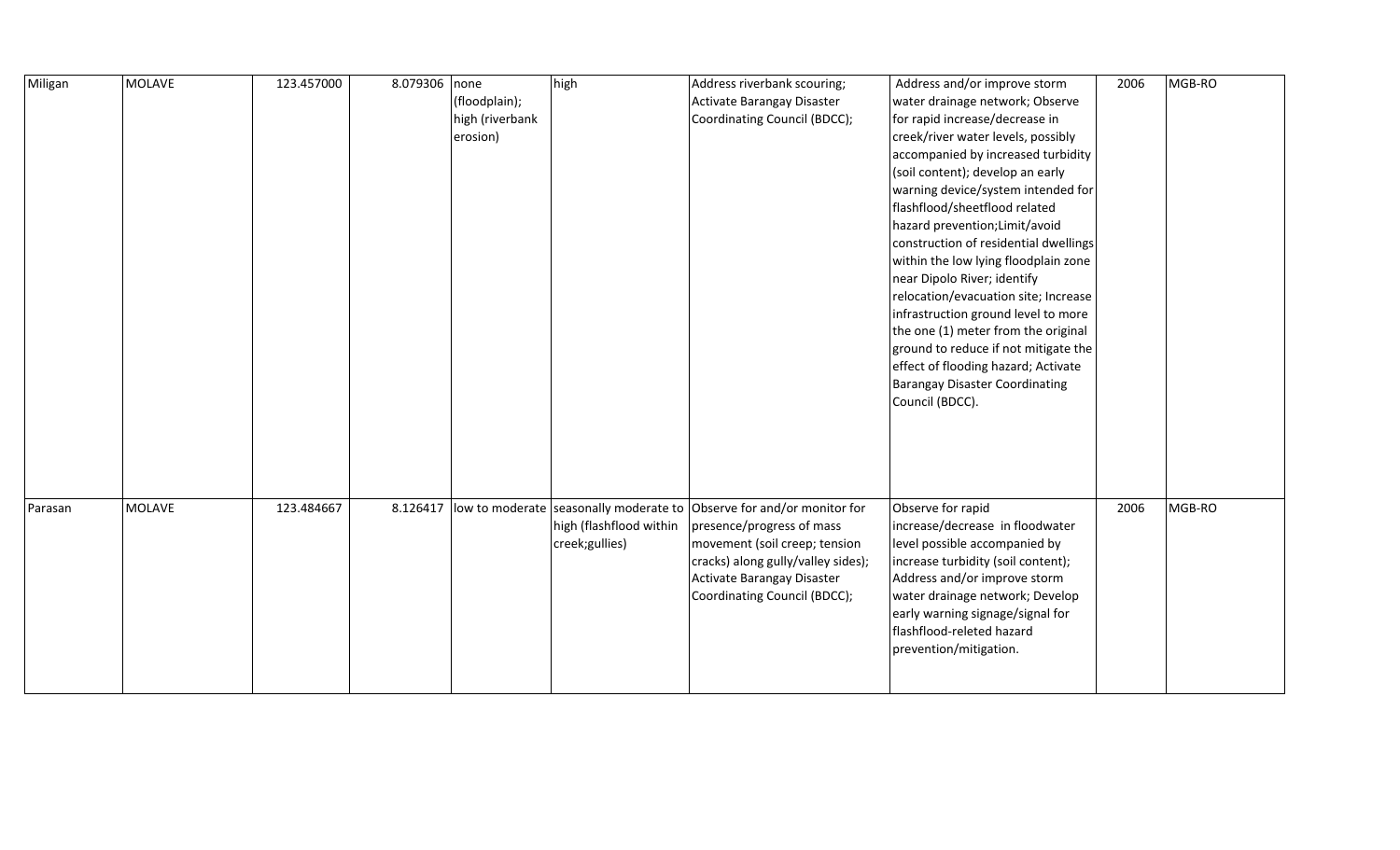| Rizal         | <b>MOLAVE</b> | 123.479722 | 8.076417 | none             | seasonally high                          | Address riverbank scouring;        | Address and/or improve storm          | 2006 | MGB-RO |
|---------------|---------------|------------|----------|------------------|------------------------------------------|------------------------------------|---------------------------------------|------|--------|
|               |               |            |          | (floodplain);    |                                          | Activate Barangay Disaster         | water drainage network; Observe       |      |        |
|               |               |            |          | high (riverbank  |                                          | Coordinating Council (BDCC);       | for rapid increase/decrease in        |      |        |
|               |               |            |          | erosion)         |                                          |                                    | creek/river water levels, possibly    |      |        |
|               |               |            |          |                  |                                          |                                    | accompanied by increased turbidity    |      |        |
|               |               |            |          |                  |                                          |                                    | (soil content); develop an early      |      |        |
|               |               |            |          |                  |                                          |                                    | warning device/system intended for    |      |        |
|               |               |            |          |                  |                                          |                                    | flashflood/sheetflood related         |      |        |
|               |               |            |          |                  |                                          |                                    | hazard prevention; Limit/avoid        |      |        |
|               |               |            |          |                  |                                          |                                    | construction of residential dwellings |      |        |
|               |               |            |          |                  |                                          |                                    | within the low lying floodplain zone  |      |        |
|               |               |            |          |                  |                                          |                                    | near Dipolo River; identify           |      |        |
|               |               |            |          |                  |                                          |                                    | relocation/evacuation site; Increase  |      |        |
|               |               |            |          |                  |                                          |                                    | infrastructure ground level to more   |      |        |
|               |               |            |          |                  |                                          |                                    | the one (1) meter from the original   |      |        |
|               |               |            |          |                  |                                          |                                    | ground to reduce if not mitigate the  |      |        |
|               |               |            |          |                  |                                          |                                    | effect of flooding hazard; Activate   |      |        |
|               |               |            |          |                  |                                          |                                    | <b>Barangay Disaster Coordinating</b> |      |        |
|               |               |            |          |                  |                                          |                                    | Council (BDCC).                       |      |        |
|               |               |            |          |                  |                                          |                                    |                                       |      |        |
|               |               |            |          |                  |                                          |                                    |                                       |      |        |
|               |               |            |          |                  |                                          |                                    |                                       |      |        |
|               |               |            |          |                  |                                          |                                    |                                       |      |        |
|               |               |            |          |                  |                                          |                                    |                                       |      |        |
| Santo Rosario | <b>MOLAVE</b> | 123.512806 | 8.233639 | moderate to      | moderate (flashflood                     | Monitor/observe for presence of    | Observe for rapid increase in         | 2006 | MGB-RO |
|               |               |            |          |                  | high (steep ridge within creek; gullies) | vertical displacement, and cracks  | floodwater level; Address and/or      |      |        |
|               |               |            |          | slopes; gullies; |                                          | perpendicular to the steep slopes; | improve storm water drainage          |      |        |
|               |               |            |          | valley sides)    |                                          | Observe for saturated ground or    | network; Develop early warning        |      |        |
|               |               |            |          |                  |                                          | seeps in areas that are not        | signal/signage for flood related      |      |        |
|               |               |            |          |                  |                                          | typically wet; develop an early    | hazard.                               |      |        |
|               |               |            |          |                  |                                          | warning device/system intended     |                                       |      |        |
|               |               |            |          |                  |                                          | for landslide-related hazard       |                                       |      |        |
|               |               |            |          |                  |                                          | prevention/mitigation; Identify    |                                       |      |        |
|               |               |            |          |                  |                                          | evacuation and/or relocation site; |                                       |      |        |
|               |               |            |          |                  |                                          | Activate Barangay Disaster         |                                       |      |        |
|               |               |            |          |                  |                                          | Coordinating Council (BDCC).       |                                       |      |        |
|               |               |            |          |                  |                                          |                                    |                                       |      |        |
|               |               |            |          |                  |                                          |                                    |                                       |      |        |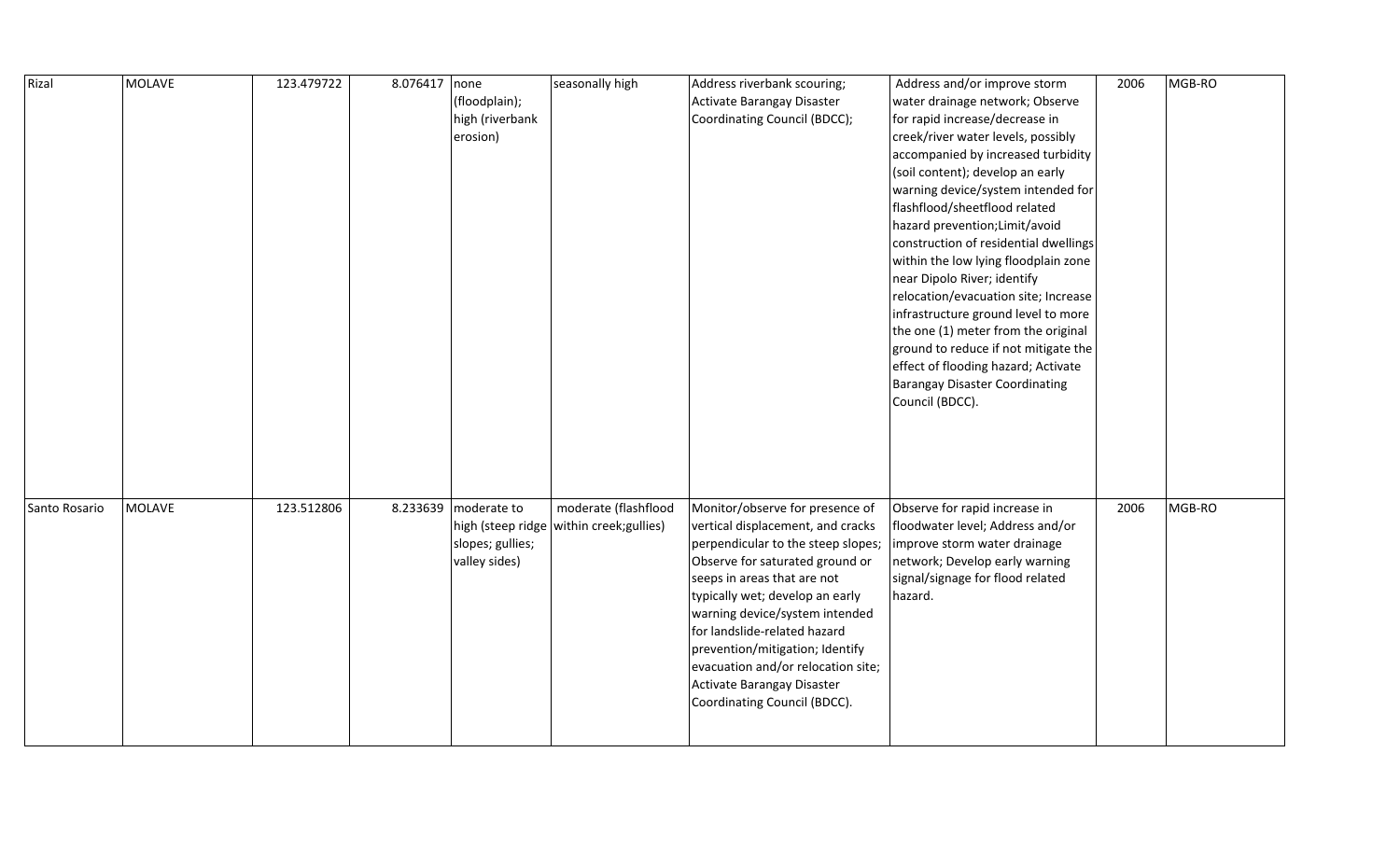| Silangit | <b>MOLAVE</b> | 123.475444 |          | 8.229167 low to moderate | low (flashflood within                 | Observe for presence of mass          | Observe for rapid increase in          | 2006 | MGB-RO |
|----------|---------------|------------|----------|--------------------------|----------------------------------------|---------------------------------------|----------------------------------------|------|--------|
|          |               |            |          |                          | creek;gullies)                         | movement (soil creep); Activate       | floodwater level; Address and/or       |      |        |
|          |               |            |          |                          |                                        | <b>Barangay Disaster Coordinating</b> | improve storm water drainage           |      |        |
|          |               |            |          |                          |                                        | Council (BDCC);                       | network.                               |      |        |
| Simata   | <b>MOLAVE</b> | 123.491972 | 8.225472 |                          | low to moderate low (flashflood within | Observe for presence of mass          | Observe for rapid increase in          | 2006 | MGB-RO |
|          |               |            |          |                          | creek;gullies)                         | movement (soil creep); Activate       | floodwater level; Address and/or       |      |        |
|          |               |            |          |                          |                                        | <b>Barangay Disaster Coordinating</b> | improve storm water drainage           |      |        |
|          |               |            |          |                          |                                        | Council (BDCC);                       | network.                               |      |        |
| Sudlon   | <b>MOLAVE</b> | 123.503944 |          | 8.089139 none to low     | moderate to high                       | Observe for presence of mass          | Address and/or improve storm           | 2006 | MGB-RO |
|          |               |            |          | (brgy center;            | (floodplain of Salug                   | movement (soil creep); Activate       | water drainage network; Observe        |      |        |
|          |               |            |          | floodplain)              | River tributaries)                     | <b>Barangay Disaster Coordinating</b> | for rapid increase/decrease in         |      |        |
|          |               |            |          |                          |                                        | Council (BDCC);                       | creek/river water levels, possibly     |      |        |
|          |               |            |          |                          |                                        |                                       | accompanied by increased turbidity     |      |        |
|          |               |            |          |                          |                                        |                                       | (soil content); develop an early       |      |        |
|          |               |            |          |                          |                                        |                                       | warning device/system intended for     |      |        |
|          |               |            |          |                          |                                        |                                       | flashflood/sheetflood related          |      |        |
|          |               |            |          |                          |                                        |                                       | hazard prevention; Limit/avoid         |      |        |
|          |               |            |          |                          |                                        |                                       | construction of residential dwellings  |      |        |
|          |               |            |          |                          |                                        |                                       | within the low lying floodplain zone   |      |        |
|          |               |            |          |                          |                                        |                                       | near the river/creek channels;         |      |        |
|          |               |            |          |                          |                                        |                                       | identify relocation/evacuation site;   |      |        |
|          |               |            |          |                          |                                        |                                       | Increase infrastructure ground         |      |        |
|          |               |            |          |                          |                                        |                                       | level to more the one (1) meter        |      |        |
|          |               |            |          |                          |                                        |                                       | from the original ground to reduce     |      |        |
|          |               |            |          |                          |                                        |                                       | if not mitigate the effect of flooding |      |        |
|          |               |            |          |                          |                                        |                                       | hazard; Activate Barangay Disaster     |      |        |
|          |               |            |          |                          |                                        |                                       | Coordinating Council (BDCC).           |      |        |
|          |               |            |          |                          |                                        |                                       |                                        |      |        |
|          |               |            |          |                          |                                        |                                       |                                        |      |        |
|          |               |            |          |                          |                                        |                                       |                                        |      |        |
|          |               |            |          |                          |                                        |                                       |                                        |      |        |
|          |               |            |          |                          |                                        |                                       |                                        |      |        |